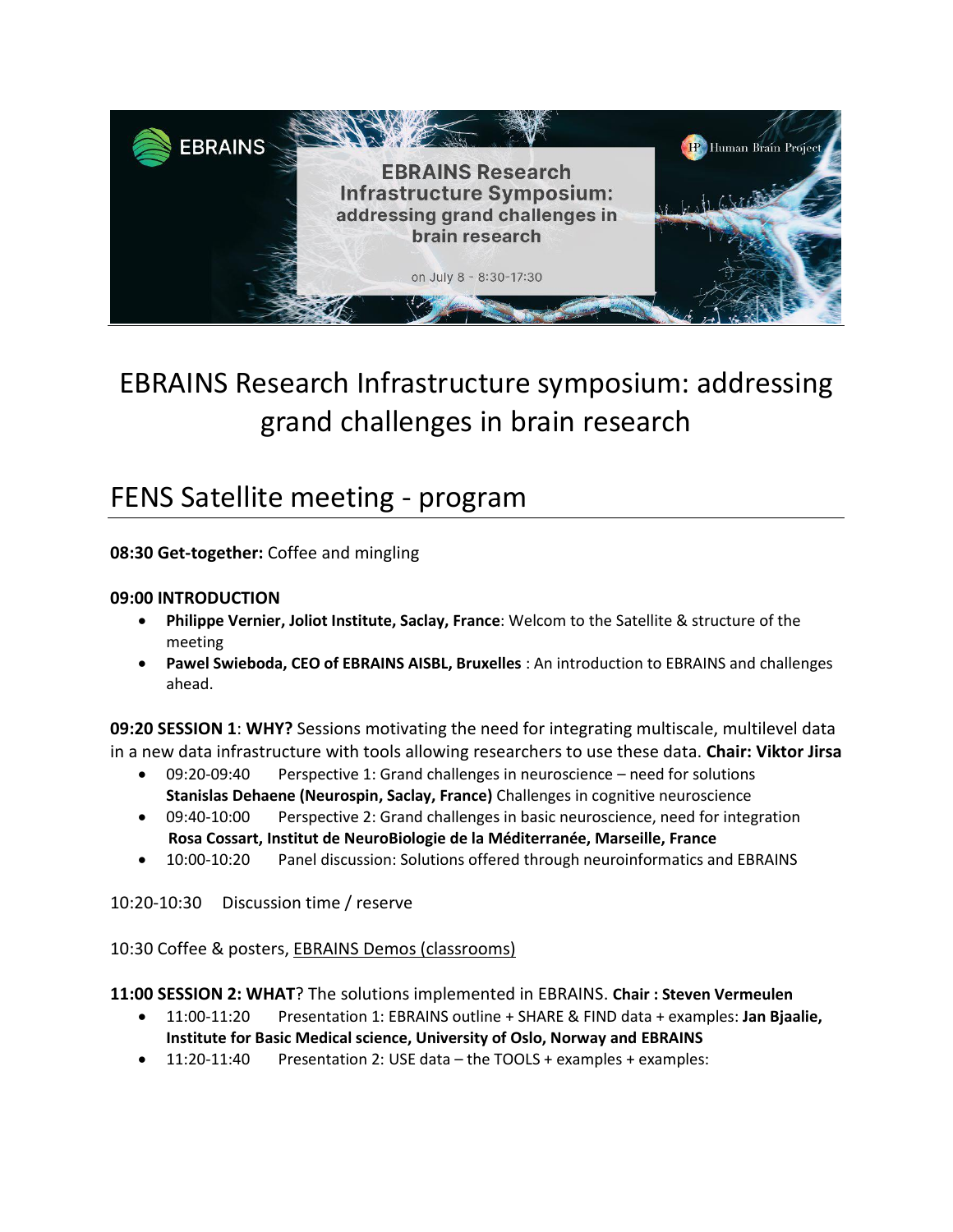11:40-12:00 Presentation 3: Models and simulation--- **Edigio d'Angelo, Brain Connectivity Center (IRCCS C. Mondino, Pavia) - Dept of Brain and Behavioral Sciences, University of Pavia, Pavia – Italy**

**12:30 LUNCH** & posters, EBRAINS Demos (classrooms)

**13:30 SESSION 3: HOW? Success stories** from experimentalists, clinicians, modelers: neuroscience research examples empowered by EBRAINS (published research that has made use of EBRAINS services) - Chair

- 13:30-14:00 Keynote : ...
- 14:00-14:15 Use case 1: Basic research in animal models (share and use data)  $\bullet$
- 14:15-14:30 Use case 2: Basic research in human subjects (share and use data)  $\bullet$
- 14:30-15:00 Use case 3: Modelling and simulation (from data to models to new hypotheses)
	- Multiscale dynamical characterization of cortical brain states: integrating experimental and computational research from EBRAINS : **Mavi Sanchez-Vives (Clinic Barcelona, Barcelona, Spain), Alain Destexhe (NeuroSPI, Paris Saclay, France),** (Center for Brain Research, Pompeu Fabra UNivesity, Barcelonan, Spain)
- 15:00-15:15 Use case 4: Clinical research (from data to customized treatment)
- **Victor Jirsa, Institut de Neurosciences des Systèmes, Marseille, France** 15:15 Coffee & posters, EBRAINS Demos (classrooms)

**15:45 SESSION 4: WHERE?** Perspectives and how to move forward (motivation, part II). **Chair**

- 15:45-16:05 The funders: better investments, need for FAIR sharing, **Elena Hoffert, French Ministry of higher Education and Research, Paris, France**
- 16:05-16:45 The publishers: requirements for full sharing of data, code, tools:
	- **Nature Scientific Data**
	- **Frontiers**

17:00 Coffee & posters, EBRAINS Demos (classrooms)

 $\bullet$ 

**17:30 ROUND TABLE** and summary of the satellite – **Chair: Philippe Vernier**, **Frédéric Joliot Institute for Life Science, CEA, Gif-Sur-Yvette, France and EBRAINS-France**.

Jan Bjaalie (**University of Oslo, NorwayEBRAINS)**, Steven Vermeulen (EBRAINS AISBL), France Nivelle (EBRAINS AISBL), Petra Ritter (Charité, Universitätsmedizin Berlin, Germany)

[https://forum.fens.org/event/ebrains-research-infrastructure-symposium-addressing-grand](https://forum.fens.org/event/ebrains-research-infrastructure-symposium-addressing-grand-challenges-in-brain-research-0830-1730/)[challenges-in-brain-research-0830-1730/](https://forum.fens.org/event/ebrains-research-infrastructure-symposium-addressing-grand-challenges-in-brain-research-0830-1730/)